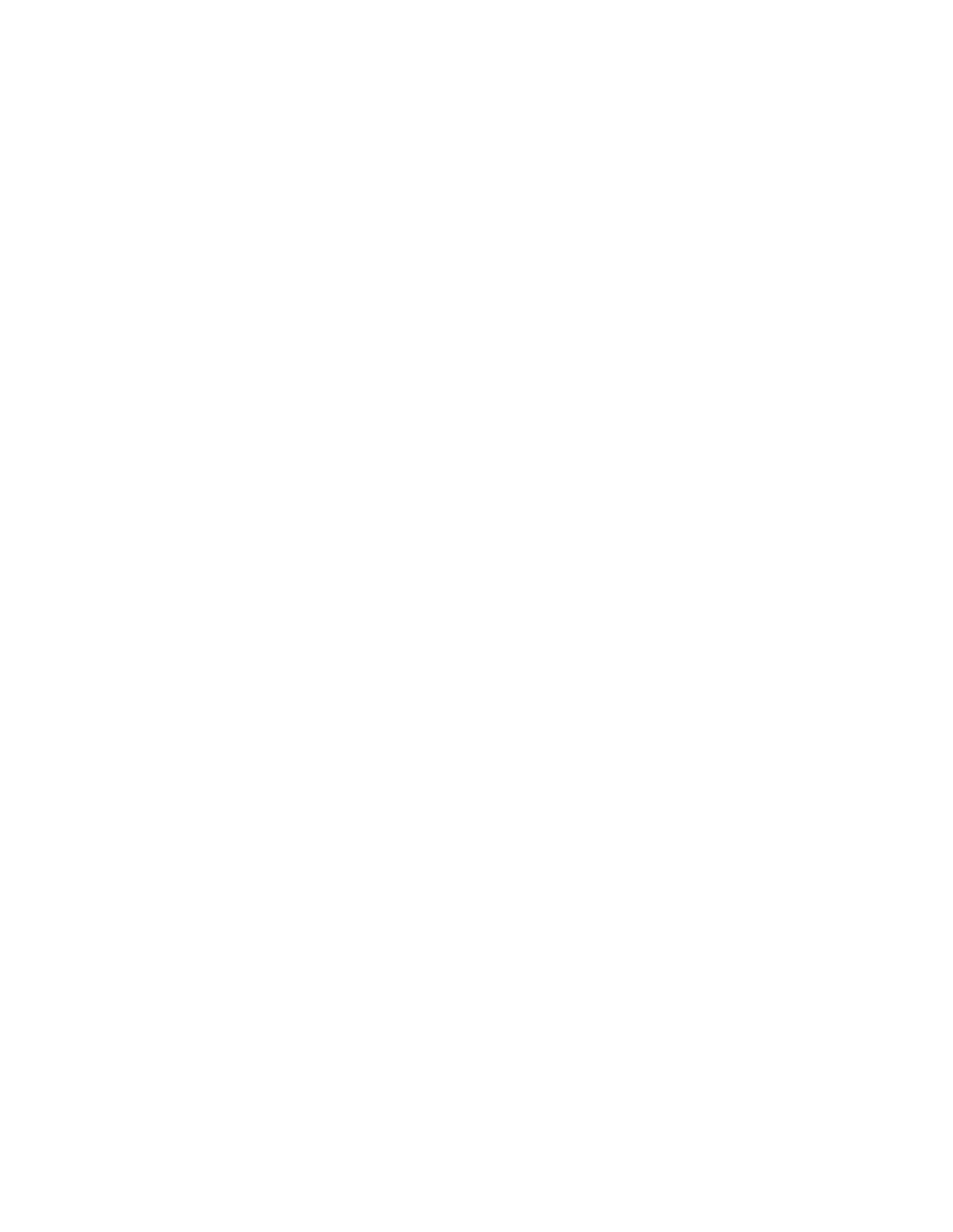# IXA Research Group



Figure 1: Products and systems sorted by application level and kind of knowledge.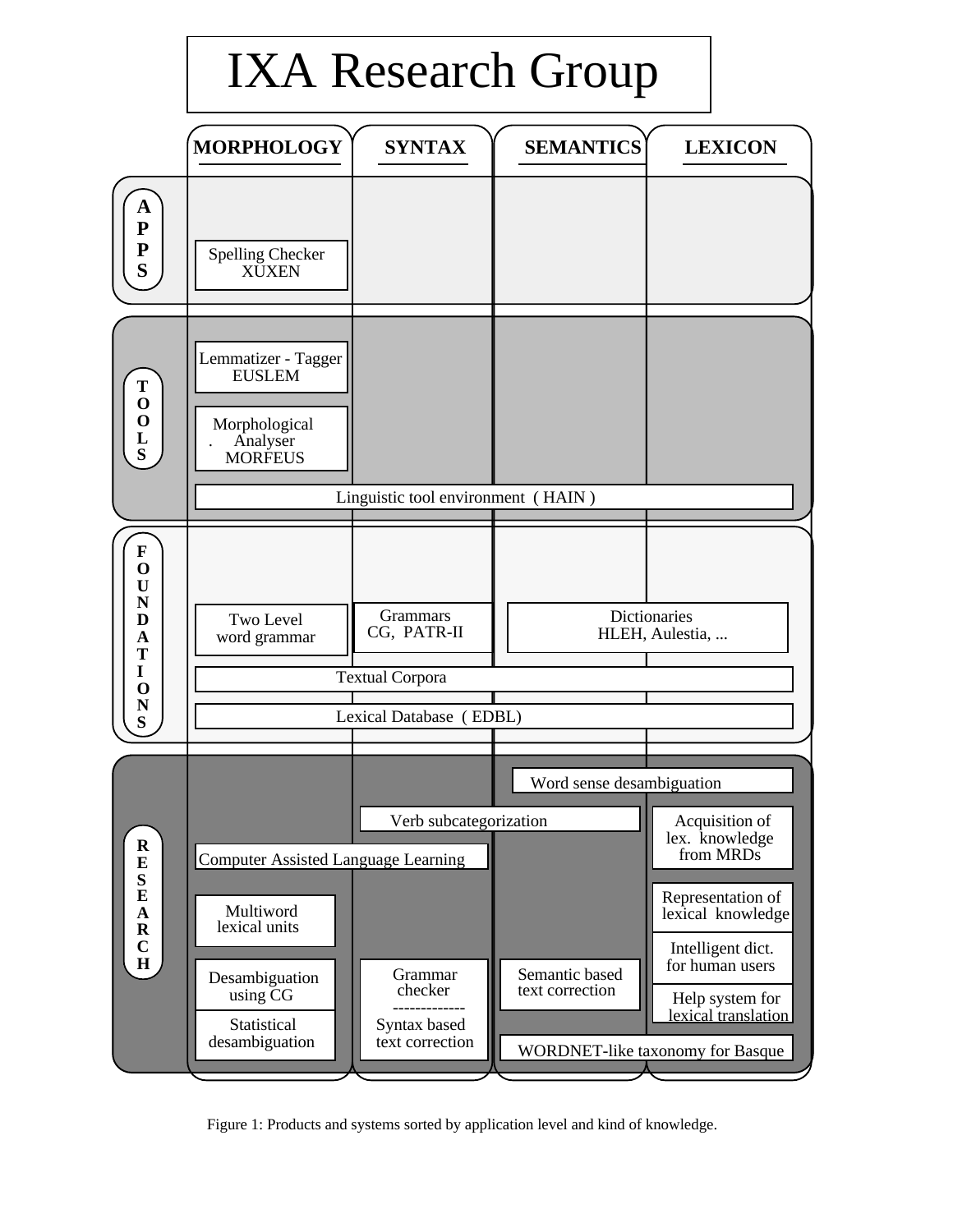EDBL's main features are the following:

- a) Multi-purpose. As said before, it has been designed as a general support and source for different kinds of applications. In the short term, an explanatory dictionary containing definitions and examples (Sarasola I., 95) will be integrated into EDBL, thus enhancing it and converting it into an electronic dictionary suitable for human consultation.
- b) Neutral. The linguistic descriptions held in it should not constrain any future application.
- c) Open and flexible. It will allow the addition of new information..
- d) User friendly. The interface for human users has to be designed as an easy-to-use tool. This interface is currently being developed.

## **2.2 Two-level word grammar**

The two-level model of morphology (Koskenniemi, 83) has become the most popular formalism for highly inflected and agglutinative languages. The two-level system is based on two main components:

- ß a lexicon where the morphemes (lemmas and affixes) and the possible links among them (morphotactics) are defined.
- ß a set of rules which controls the mapping between the lexical level and the surface level due to the morphophonological transformations

The rules are compiled into transducers, so it is possible to apply the system for both analysis and generation. We did our own implementation of the two-level model with slight variations, and applied it to Basque (Alegria et al. 96a, b). Our two-level system has the following components:

- 1) 21 rules describing changes due to phonological, morphological, morphophonological and orthographical reasons.
- 2) 44,384 items in the lexicon: 35,421 lemmas, 8,825 verb forms and 138 affixes
- 3) The items are grouped into 135 sublexicons and 99 continuation classes have been defined.

## **2.3 Grammars**

In the way of the computational treatment of a language, parsing is the task that necessarily follows morphology. Therefore, our group has already undertaken the syntactic challenge. After an study of different parsing formalisms, we chose to follow two of them in parallel. We are currently experimenting with both formalisms and we think they may be seen as complementary methods.

**2.3.1 PATR-II like unification grammar**. Unification based formalisms provide a linguistically and mathematically well-founded apparatus, tied with direct computational implementations. As there have not been many studies on unification grammars for Basque, we adopted the PATR-II formalism due to its flexibility for our proposes, giving the possibility of solving in a declarative way many linguistic problems that will have to be dealt with in other, more restrictive formalisms like LFG or HPSG. A first prototype grammar was implemented allowing wide coverage parsing of noun phrases. We plan to use this grammar in the detection of noun phrases, teaching syntax to Basque students, and in the implementation of a grammar checker. In order to treat

efficiently grammar errors the system uses the gradual relaxation of syntactic constraints (Gojenola K. and Sarasola K., 94)

**2.3.2 Constraint Grammar.** The aim of Constraint Grammar (CG) is not, as it often happens with other formalisms, to create a toy grammar to play with laboratory sentences, but to analyze real texts (Karlsson et al., 95). That philosophy agrees thoroughly with our aims, since the parser we are developing for Basque (Aduriz et al., 97b) must be the basis for other applications.

On the other hand, CG parsing is based on morphology. It goes without saying that this fits perfectly to a language like Basque where morphology and syntax are so related. A very important part of the CG analysis is morphological disambiguation, namely the treatment of ambiguous output from morphological analysis using constraints based on linguistic knowledge. Our system reduces the number of morphological interpretations to about a half (the average number of interpretations per word drops from 2.65 to 1.45) maintaining 97,51% of the correct interpretations. When only the 19 main categories are considered the average number of interpretations is reduced from 1.55 to 1.10 and the number of remaining correct interpretations reaches to 99.12%.

We considered that CG formalism was appropriate to be used in general syntactic treatment. Far from the stiffness of other formalisms and, in spite of the problems, we think it is fit for languages with quite a free word order.

## **2.4 Corpus resources.**

There are two main electronic corpora in Basque. Both of them are managed by UZEI to prepare dossiers about the origin and present use of the lexicon. Those dossiers are used by the Academy of the Basque Language (Euskaltzaindia) to take decisions on the unified lexicon. Both corpora are in a relational data-base (Oracle), but they are going to work in Basis in a few months when they will be publicly accessible via Internet.

1. The Corpus of the General Dictionary (OEH-Orotariko Euskal Hiztegia).

It is the historical corpus, the base for the general dictionary of the Academy. There are 310 books -complete works- with a total of 5.800.000 words. These books represent the Basque language from the 16th to the middle of the 20th century and are exhaustively copied out. Apart from the author and the title, the information about the period, dialect and text type is marked. It is not completely lemmatized. Currently it is used only when the Unified Lexicon Commission of the Academy asks for the dossiers about the history and variants of a word. But it can be consulted and it is possible to export data from it.

2. The Systematic Compilation of the Modern Basque (EEBS - Egungo Euskararen Bilketa-lan Sistematikoa).

EEBS contains 4.000.000 lemmatized words showing the Basque lexicon of the 20th century (1900-1992). It is an statistical corpus: there are not full books, but randomly selected pages from nearly 5.000 works, with the aim of compiling as much as possible different words from multiple books and, inside them, from different chapters. All the documents (small parts of a work) contain information about the author, title, (in the case of signed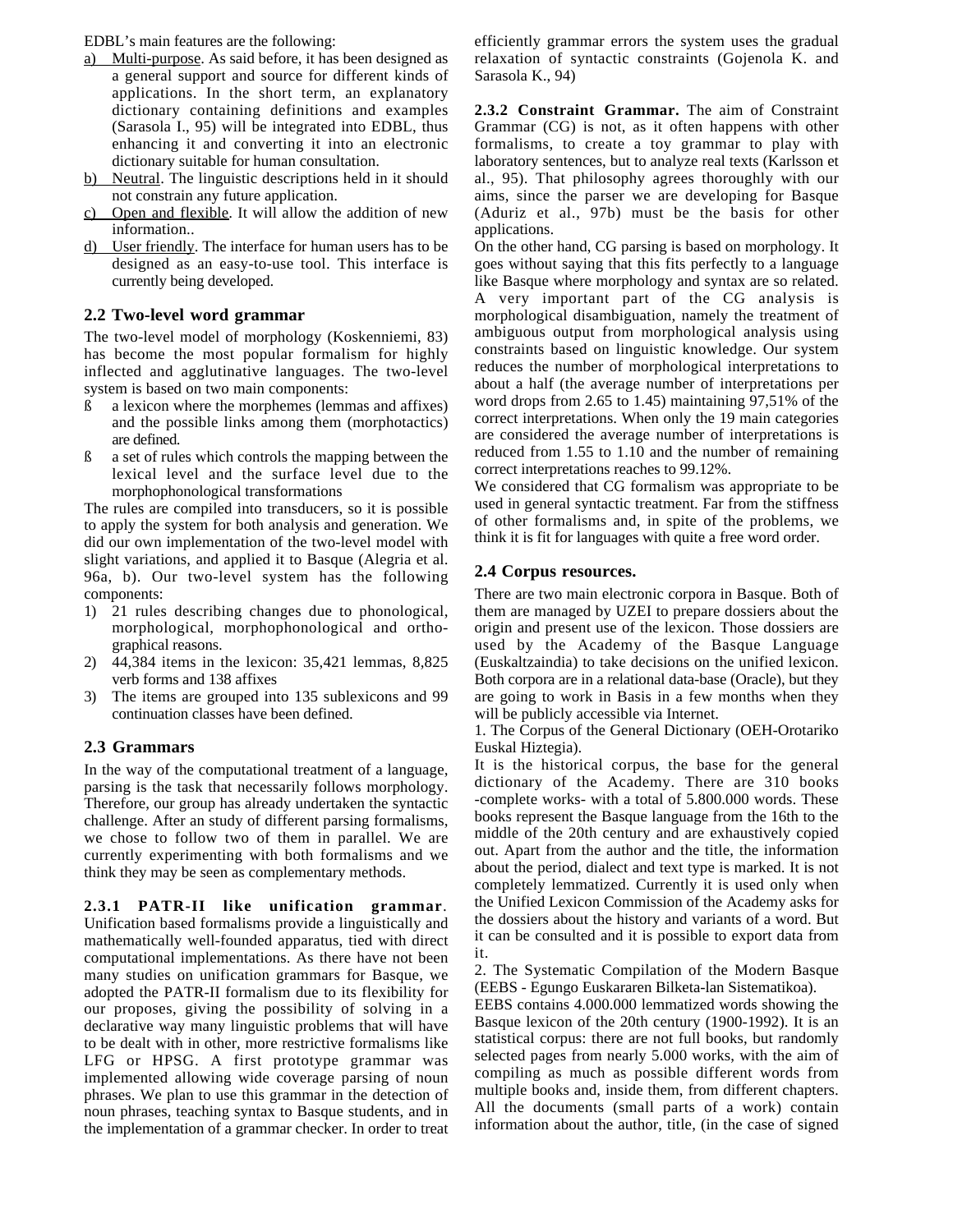articles, the magazine -including the name, year, number and pages- where it was published), period, dialect, text type and size.

The origin of this sample is the classified inventory of all the publications in Basque language made by UZEI, from where a cross-section sample was extracted, compiling works –proportionally- from all the periods, dialects and text types. Apart from that, there is another non-classified section with voluminous and fast publications, as newspapers, magazines, etc. These are not, often, written in a very "elaborated" language. This is an open corpus, it means, it is updated every year; its aim is to represent today's lexicon.

The full corpus is lemmatized (with the standard lemma and the lemma of the variant), including complex words as compounds, idioms, etc. From 1900 to 1990 the corpus is marked in a homemade format, which is going to be converted (semi)automatically to SGML format. The last four years are coded in SGML format and lemmatized automatically using Euslem (The automatic lemmatizer for Basque described below).

## **3. Tools**

The tools described in this section are not designed for common users, but for researchers or developers of linguistic applications.

## **3.1 Morphological Analyzer (Morfeus)**

MORFEUS performs a basic task in the automatic processing of Basque (Alegria et al. 96b). It assigns to each text token its lemma as well as all its possible morphological analyses. The rest of the modules will make use of its output so as to accomplish disambiguation and identify lexical units. This analyzer is based on the two-level formalism.

First MORFEUS tries to analyze the word as **standard**. If the standard analyzer fails then a second module is activated and the analyzer tries to understand it as a **variant** or **typical error**. If that module fails too, the third one analyzes the word **without lexicon,** so that in the end all the words have at least one interpretation.

This analyzer is a basic tool for current and future work on automatic processing of Basque and its first two applications are a commercial spelling corrector and a general purpose lemmatizer/tagger.

Lexical transducers are generated as a result of compiling the lexicon and a cascade of two-level rules (Karttunen et al. 94). Their main advantages are speed and expressive power. Using lexical transducers for our analyzer we have improved both the speed and the description of the different components of the morphological system. Some slight limitations have been found too.

The number of interpretations given by both variant and lexicon-free modules is usually bigger than the one given in standard analyses. Therefore, and in order to avoid complicating further processes, a new module (the local disambiguation) discards some interpretations without taking the context into account.

Finally, the morphosyntactic treatment is applied, so that the features actually necessary in syntax are raised from the morphemes that compose the word-form. The output is given in text-format but we are currently working so as to give it in SGML format.

### **3.2 Lemmatizer (Euslem)**

A lemmatizer-tagger is a computational tool used for assigning the correct lemma and grammatical category to each token of a corpus. It is a basic device for corpus analysis, automatic indexation, syntactic and semantic analyses etc. For example, the lemmatizer-tagger for Basque (EUSLEM) (Aduriz *et al.*, 94; Aduriz *et al.*, 96a, b) is essential for the Systematic Compilation of Modern Basque<sup>2</sup> project (Urkia, 97).

The tagset system developed may be considered as an outcome of this work. The one we have chosen for Basque is a three level system. In the first level seventeen general categories are included (noun, adjective, verb, etc). In the second one each category tag is further refined by subcategory tags. The last level includes other interesting morphological information (case, number, etc.). Users can parameterize the lemmatizer, when examining the results. In order to create our lemmatiser/tagger for Basque, we

have used the following components:

- ß A pre-processor to detect and tag figures, punctuation marks, etc. Pre-processing those elements is very useful because they don't produce ambiguous tags and, therefore, they reduce the strings of ambiguous elements.
- ß The general-purpose morphological analyzer for Basque,).
- ß Lexicon-free lemmatization so that the system is robust.
- ß Treatment of compound lexical units.
- ß Disambiguation based on linguistic knowledge, completed by disambiguation based on statistics.

## **3.3 Linguistic tool environment (HAIN)**

A prototype of a linguistic environment has been developed. The philosophy of the system is to make accessible simultaneously all the linguistic tools described. This environment provides a graphical user interface that allows the user, among other operations, to look up in a dictionary, to analyze morphologically a word-form, to check if it is correct and to look for proposals.

HAIN's main features are the following:

- Multi-purpose. It has been designed as a general environment to integrate different applications and as a workbench for different users (linguists, Basque students, journalists, and so on).
- b) Open and flexible, so that it will allow, at anytime, the integration of new tools.
- c) User friendly and adaptive. Conceived for both programs and human users (specialized or not), the different interfaces corresponding to the tools have been designed as an easy-to-use environment.

This environment has been developed in a SUN workstation and the version allowing World Wide Web access will be complete for the next summer.

<sup>&</sup>lt;sup>2</sup> During the 1987-1992 period UZEI manually compiled and lemmatized a three million word corpus of twentieth century's Basque texts, which is annually renewed.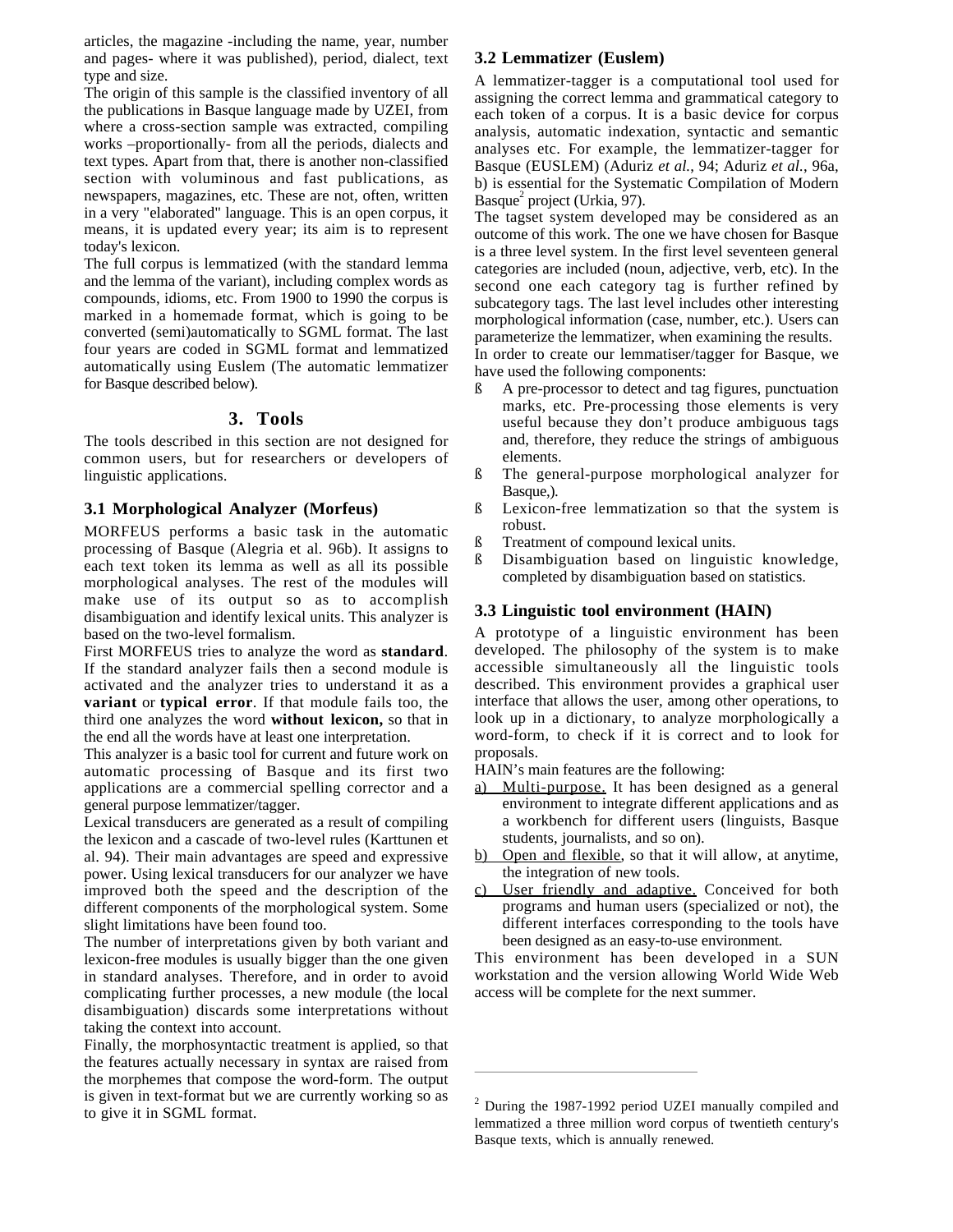## **4. Applications**

## **4.1 Spelling Checker/Corrector (Xuxen)**

Xuxen is a spelling checker/corrector for Basque (Agirre *et al.*, 92; Aduriz *et al.*, 93; Aduriz et al., 1997) based on two-level morphology). As mentioned before, being Basque an agglutinating and highly inflected language, a system based on a word-form list is not suitable.

The checker recognizes a word-form if a correct morphological breakdown is allowed.

- ß The treatment of orthographic errors is based on the parallel use of a two-level subsystem designed to detect previously typified misspellings, which is added to the two-level system used by the morphological checker.
- ß The treatment of typographical errors is quite conventional; the proposals are fed into the spelling checker to check whether they are valid or not.
- ß Two-level morphology has been the base for the design of the checker/corrector. Only a slight adaptation was needed for the treatment of orthographic error and to improve the checking of proposals.
- ß The program has been developed in C and runs on a SUN SPARC machine, Macintosh and PC. It was commercialized in 1994.
- ß A filter program, buffers for the most frequent words (to improve the performance) and the maintenance of the user's own dictionary are the essential elements added to the morphological system.
- In order to manage with precision the inclusion of new lemmas in the user's own dictionary, an interface for lexical knowledge acquisition has been designed.

The main existing correction method (to define a measurement for the distance between words and to calculate which words of the dictionary have a lesser distance) is not suitable for a lexicon system not based on a word-form list.

The treatment of typographical errors is quite conventional and performs the following steps:

- ß Generation of proposals to typographical errors using Damerau's classification (single deletion, insertion, substitution or transposition).
- ß Trigram analysis: proposals with trigrams below a certain probability threshold are discarded, while the rest are classified in order of trigrammic probability.
- ß Spelling checking of the remaining proposals.

## **5. Research and future work**

Finally, we present other research lines currently developed in our group.

## **5.1 IDAZKIDE: A help system for the study of Basque**

IDAZKIDE is an intelligent system that helps learners of Basque to write their texts. This help is not only given at word level but also (in some features) at sentence level. The system is based on a student model that gathers some futures of the students' learning process such as language level, student's favorite learning strategy, mother tongue, etc. All this information is extracted from a database completed by the teacher.

An intelligent system for analyzing a second language learning process is also being developed. That system is composed of two subsystems: the Knowledge Acquisition Subsystem and the Learning Process Subsystem. The database fits into the first subsystem and IDAZKIDE, the tool assisting in writing texts, fits into the second one.

In the student model of IDAZKIDE we are also gathering information on the students' knowledge about a second language. We call that knowledge interlanguage (Díaz de Ilarraza et al., 97). To complete the interlanguage, we work with a corpus collected in some language schools of Basque (Maritxalar et al., 96). For the study of the corpus, we are adapting some linguistic tools developed by the IXA Group such as the morphologic analyzer, and the lemmatizer (Maritxalar et al., 97).

## **5.2 IDHS (Intelligent Dictionary Help System)**

IDHS (Intelligent Dictionary Help System) is a monolingual (explanatory) dictionary system (Artola & Evrard, 92). Its design was conceived from the study of questions that human users would like to be answered when consulting a dictionary. The fact that it is intended for people instead of automatic processing distinguishes it from other systems dealing with the acquisition of semantic knowledge from conventional dictionaries. The system provides various access possibilities to the data, allowing to deduce implicit knowledge from the explicit dictionary information. IDHS deals with reasoning mechanisms analogous to those used by humans when they consult a dictionary.

The starting point of IDHS is a Dictionary Database (DDB) built from an ordinary French dictionary. Meaning definitions have been analyzed using linguistic information from the DDB itself and interpreted to be structured as a Dictionary Knowledge Base (DKB). As a result of the parsing, different lexical-semantic relations between word senses are established by means of semantic rules (attached to the patterns); these rules are used for the initial construction of the DKB.

Once the acquisition process has been performed and the DKB built, some enrichment processes have been executed on the DKB in order to enhance its knowledge about the words in the language. Besides, the dynamic exploitation of this knowledge is made possible by means of specially conceived deduction mechanisms. Both the enrichment processes and the dynamic deduction mechanisms are based on the exploitation of the properties of the lexical semantic relations represented in the DKB (Agirre *et al.*, 94).

## **5.3 ANHITZ: A Multilingual Dictionary-System to Assist in Translation**

This doctoral thesis shows the most relevant aspects of an innovator multilingual dictionary-system named ANHITZ (Arregi et al. 94b). The system has been designed to help in the human translation, namely in the word-level translation. ANHITZ can offer both passive and active help, so that far from a single query-system it can be seen as an intelligent help-system.

This work brings together three different areas: machine assisted human translation, computational lexicography and knowledge-based help-systems. From our view, it is necessary to integrate these areas, given that dictionaries should be specialized, active, adaptable and easy-to-use.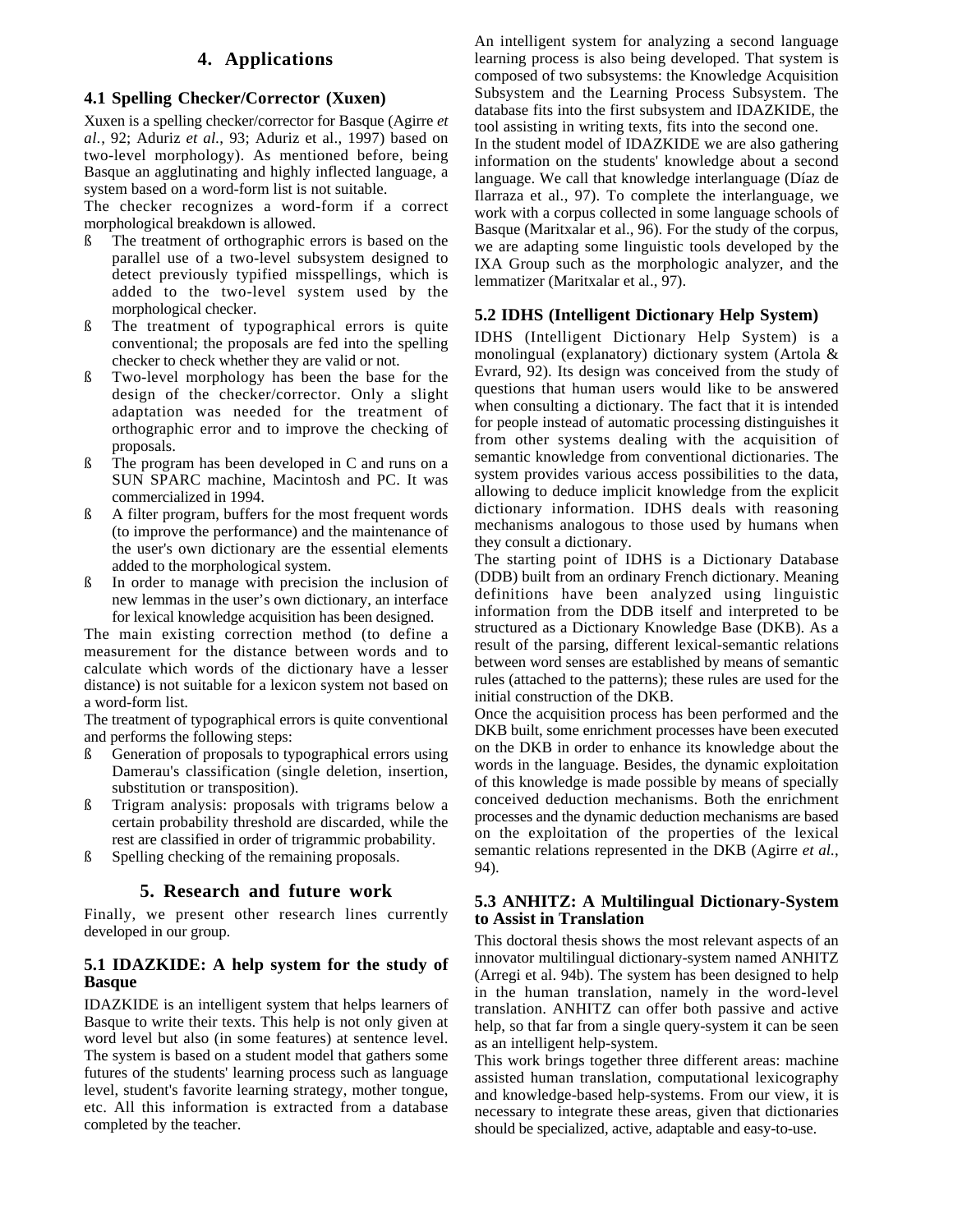We have adapted the KADS methodology to model the use of dictionaries in the lexical translation. Based on KADS, four levels of knowledge —domain, inferences, tasks and strategy— have been distinguished in our model.

A way of representing the multilingual lexical-semantic knowledge has been proposed and, according to this representation, knowledge from dictionaries —two monolingual ones and one bilingual— has been stored in the domain-level. This proposal of representation is highly consistent and it could be used for any language.

In the inference level the basic "behavior" of the dictionary knowledge is treated by means of lexical reasoning mechanisms, such as enrichments, lexical rules for dynamic deductions and operational basic functions.

Task descriptions of dictionary queries and their hierarchical organization have been managed in the strategic level. The conceptual model is the base for the design model and the system's architecture, in which the implementation aspects are defined. This architecture has adopted features of the active help systems in order to configure the external behavior of ANHITZ and its interaction with the human translator.

## **5.4 ITEM: Recovery and Extraction of Textual Information in a Multilingual Environment with Natural Language.**

The main aim of this project is to explore and evaluate to which extent the use of NLP techniques can improve the processes of information recovery and extraction in textual or multimedia systems, enabling a multilingual access to them.

To develop these techniques we need resources and tools that allow to extract from any text the linguistic information necessary for the search, indexation and control processes that take part in information recovery. These resources and tools include a lexical database, a conceptual knowledge base, robust analyzers that permit to carry out efficiently morphological analysis, tagging, syntactic and semantic analysis of texts (total or partial). As to multilingual access (Basque, Catalan, English, Spanish), we will focus on making possible that the search in a language allows to access to the information in another one. Therefore, we will build a conceptual knowledge base that will connect the lexical databases of the different languages.

This project is being carried out in collaboration with the Natural Language Research Group from the Polytechnic University of Catalonia (UPC), the Computational Linguistics Group from Central University of Barcelona (UB) and UNED.

## **6. Conclusions**

In this paper we have presented the different studies and products developed by our group during the last years. We think that these are important steps towards the process of making the language able to suit the modern life needs.

Once some basic tools have been developed and during the production of new ones, our efforts are concentrated now on providing access to the tools to any type of user: linguists, literate users, Basque students, translators and so on.

Until now a number of tools have been developed but important basis have been established for the development of new ones.

## **Acknowledgements**

These works have been supported by the Department of Economy of the Government of Gipuzkoa, The University of the the Department of Education of the Basque Government, the Commission of Science and Technology of the Spanish Government.

## **References**

- Aduriz, I., Agirre, E., Alegria, I., Arregi, X., Arriola, J.M., Artola X., Díaz de Ilarraza, A., Ezeiza, N., Maritxalar, M., Sarasola, K., Urkia, M. "Morphological Analysis Based Method for Spelling Correction" (poster session). Proceedings of the European association for Computational Linguistics. EACL 93. Utretch (Holland), 1993.
- Aduriz, I., Alegria, I., Arriola, J.M., Artola X., Díaz de Ilarraza, A., Ezeiza, N., Urkia, M. "EUSLEM: un lematizador/etiquetador de textos en euskera". Boletín de la SEPLN, Córdoba, 1994.
- Aduriz I., Alegria I., Arriola J. M., Artola X., Díaz de Ilarraza A., Gojenola K., Maritxalar M. "A corpus based morphological disambiguation tool for Basque". Boletín de la SEPLN, Revista no. 19, Sevilla, 1996a.
- Aduriz I., Aldezabal I., Alegria I., Artola X., Ezeiza N., Urizar R. "EUSLEM: A Lemmatiser". Tagger for Basque" EURALEX'96, Göteborg (Sweden), 1996b.
- Aduriz I., Aldezabal J.M., Artola X., Ezeiza N.,Urizar R. "MultiWord Lexical Units in EUSLEM, a lemmatisertagger for Basque". Papers in Computational Lexicography, Complex'96, Linguistics Institute, Hungarian Academy of Sciences, Budapest, 1996c.
- Aduriz I., Alegria I., Artola X., Ezeiza N., Sarasola K., Urkia M. "A spelling corrector for Basque based on morphology". Literary & Linguistic Computing, Vol. 12, No. 1, Oxford University Press, Oxford, 1997a.
- Aduriz I., Arriola J.M., Artola X., Díaz de Ilarraza A., Gojenola K., Maritxalar M. "Morphosyntactic disambiguation for Basque based on the Constraint Grammar Formalism". Recent Advances in NLP (RANLP97), Tzigov Chark (Bulgary), 1997b.
- Agirre E., Alegria I., Arregi, X., Artola X., Díaz de Ilarraza A., Maritxalar, M., Sarasola K., Urkia M. "Xuxen: 1 Spelling Checker/Corrector for Basque based in Two-Level Morphology". Proceedings of ANLP'92, 119-125, Povo Trento, 1992.
- Agirre E., Arregi X., Artola X., Díaz de Ilarraza A., Sarasola, K. "Lexical Knowledge Representation in an Intelligent Dictionary Help System". Proceedings of COLING'94, Kyoto (Japan), 1994a.
- Agirre E., Arregi X., Artola X., Díaz de Ilarraza A., Sarasola, K. "Analysing world-level translation activity to design a computerised dictionary". Proceedings of Euralex'94, Amsterdam, 1994b.
- Agirre E., Arregi X., Arriola J.M., Artola X., Díaz De Ilarraza A., Insausti J.M., Sarasola K."Different issues in the design of a general-purpose Lexical Database for Basque". First Workshop on Applications of Natural Language to Databases Versailles. 1995.
- Alegria I., Artola X., Sarasola K., Urkia M. "Automatic morphological analysis of Basque". Literary & Linguistic Computing Vol. 11, No. 4, Oxford University Press. Oxford, 1996a.